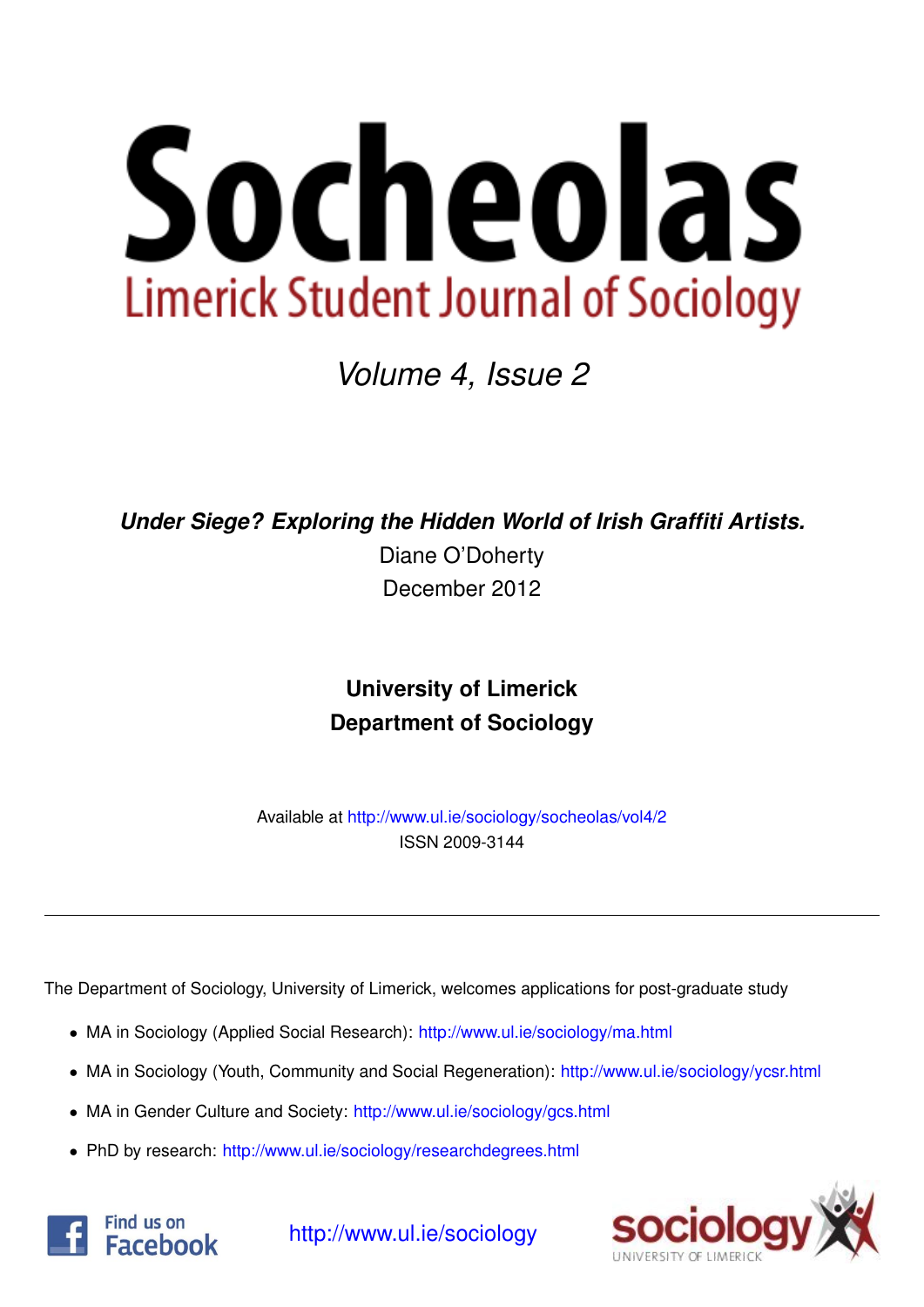# **Under Siege?**

# **Exploring the Hidden World of Irish Graffiti Artists**

Diane O' Doherty

## MA in Sociology

### (Youth, Community & Social Regeneration)

This article aims to uncover the hidden and lived experiences of graffiti artists in contemporary Irish society. It strives to give a face to those artists who are often depicted as masked or hooded villains. Semistructured interviews were conducted with six artists ranging in ages from 18-38 years old. Overt participant observation was also used to witness a mural being undertaken by one artist and to gain a more in-depth understanding of what it means to be a graffiti artist. The findings concur with previously studies undertaken, while significant stand-alone results in relation to Irish graffiti culture are also presented.

## **Introduction**

In this article I examine the lived experiences and untold stories of Irish graffiti artists. Many of us understand graffiti to be an art form which can widely differ, but which is mainly composed via the use of spray can paint. As with all art, graffiti is entirely subjective. The overwhelming sense of negativity associated with graffiti art is incessant in contemporary Irish culture, yet the movement of a stereotypical urban art form conducted in the dark of night into a realised art, which was exhibited in galleries is a pivotal moment in this movement's history (Longo 2011, p.4). In that context, the research on which this paper is based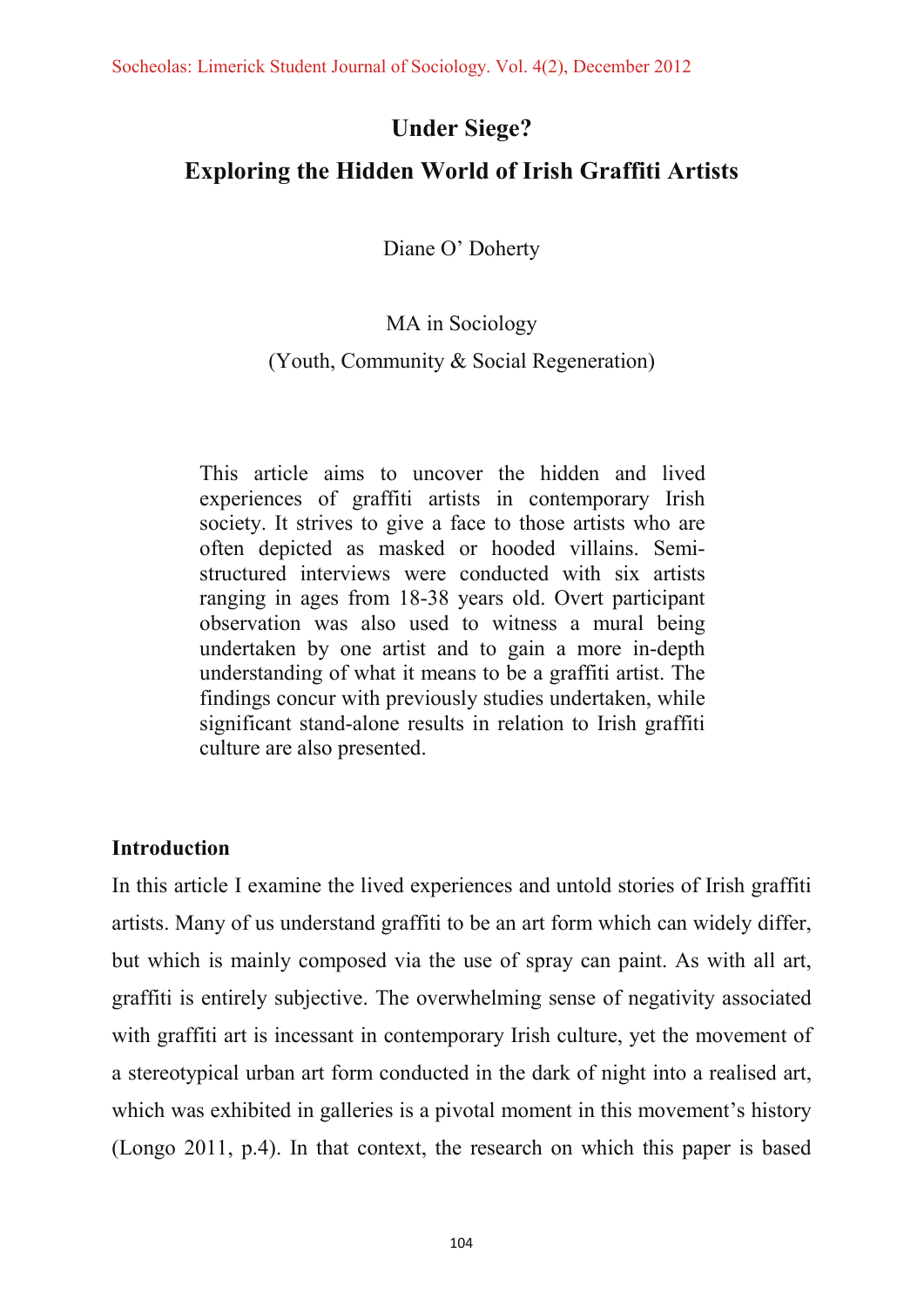aims to give Irish graffiti artists a voice and hopes to dispel many of the stereotypical images and myths associated with this art form, in the process allowing those associated with this culture to have their lifestyle understood.

### **Literature Review**

Graffiti allows artists to create work which is representative of them; it is autobiographical in a sense. Being free to express oneself and one's identity is key to a graffiti writer's embodied self. Graffiti's origins lie in the underground art movement of the late 1970s in New York City, which has developed into a culture in its own right in the 21st century (Kramer 2010, p.236). The origins of graffiti as a human art form go back much further; to when the first cavemen marked the walls of caves and rock with whatever materials they could find. Indeed, Ouzman (2010), an anthropologist, suggests that graffiti can be seen as a valuable archaeological artefact. Academic interest first began in the 1980s when anthropologists began looking at rock art and recognised it as a form of expression and resistance (Ouzman 2010, p.8). Imagery used on these rocks ranged from painted figures of European colonists to lions and other animals. Graffiti's politics are clearly inscribed onto these walls and rocks and visualise the local people's frustration and anger with European intruders. As such, graffiti can be seen as that which is temporary, something which portrays a mindset, an emotion or resistance to a political regime. Words and language do not need to be used, rather strong images which express an emotion or feeling can bring about the same outcome (Ouzman 2010, p.30).

Graffiti as an urban problem still proliferates and continues to be researched by urban geographers. Ley & Cybriwsky  $(1974)$  suggest that urban graffiti is a territorial marker, an area of space taken by a group of people or an individual to showcase their power in a community, as a gang for example. Geographers

105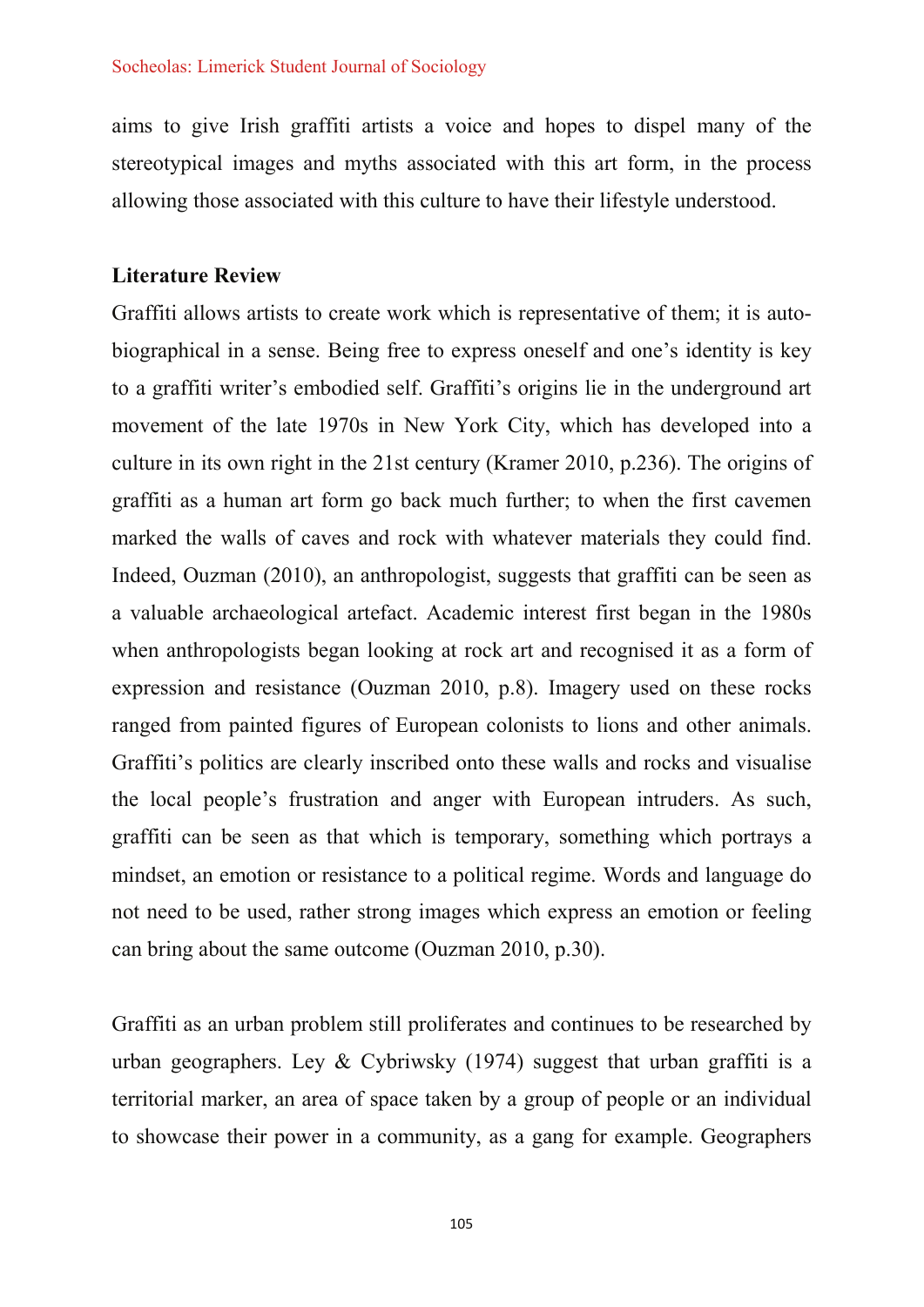have long observed the crucial importance of space and the meaning of graffiti in relation to power and power relations (Dickens 2008, p.482).

## Sociological Approach to Graffiti

Graffiti as a form of art has been particularly interesting to sociologists and art connoisseurs alike since its emergence in the 1970s. Dickens (2008, pp.471-473) focuses on the artistic nature of graffiti in a very critical way, suggesting that there are those who are true graffiti artists, the urban writers and taggers, and those who are 'post graffiti' artists, those such as Banksy that have made ways of moving street art into galleries. Banksy, an acclaimed graffiti artist from the United Kingdom, is used as a case study. Dickens (2008) notes that the graffiti world is in flux and there are new phases in motion, namely 'post graffiti' and 'neo graffiti'. This intersection between the street and the gallery is crucial and often gives graffiti writers more agency with which they can produce 'better' work as it is not rushed.

#### **Previous Studies**

Kramer's (2010) study on legal graffiti in New York City focuses on both graffiti's tumultuous past in subway stations and modern day murals. Interviews were conducted with twenty New York graffiti writers (sixteen men and four women) who were active from 1990-2005. Interviewees' ages ranged from 23-50 years of age and they were from different ethnic and class backgrounds and had a wide spectrum of occupations (Kramer 2010, p.245). Unobtrusive observations and photography were also employed to capture the sprawling graffiti in the subway stations of the city over a two and a half year period (Kramer 2010, p.241). Prior to 1990, Kramer notes that graffiti in New York City had been deemed highly illegal and not an art form that could be practised in a legal, non-harming way. Miller (2002, p.153, cited in Kramer 2010, p.239)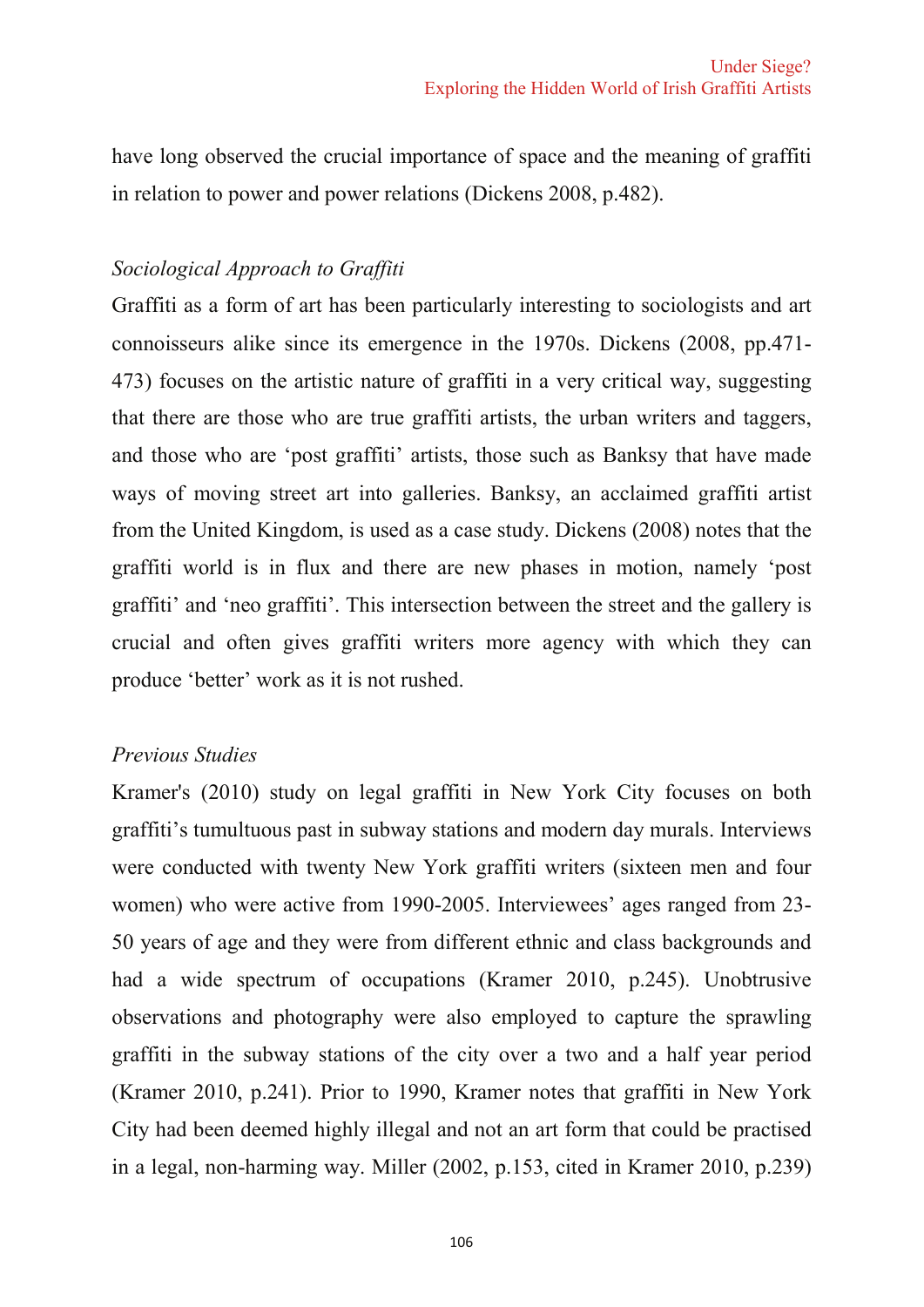argues that graffiti art is "intrinsically rebellious public art that address race and class tensions". This is continually seen in contemporary cities such as Prague and Berlin. Graffiti can be increasingly viewed in the socio-political sphere, as is the case of graffiti in Berlin, more specifically the Berlin Wall, in the late 1980s.

Valle and Weiss' (2010) study is important to the overall understanding of graffiti culture. This study is based on ethnographic work with two 'crews' of graffiti artists in South Mexico City. Valle and Weiss (2010, p.131) emphasise the notion of 'social participation' over the idea of 'gang participation'. Members do not see themselves as gangs as there is a strong sense of community bonds and relationships. Graffiti culture is learned through a rite of passage and the community is based in a hierarchical format, with established artists passing on their skills and talents to newer artists. Sense of pride, value and prestige are emotions found in this study which are important aspects of a writers' persona. The intensity in which each member engaged with the community depended on many of these aspects of family life and educational expectations. One of the main findings of this research was that many of the older crew members longed to engage in legal graffiti work which had a monetary value attached. It was also less demanding in terms of time allowed and also gave a sense of freedom of expression without persecution which would not have been achieved if the work was done illegally (Valle & Weiss  $2010$ , p.133).

Halsey and Youngs' (2006) noted four main themes which are important in relation to graffiti culture; motivations, the on-going issue of graffiti as art or vandalism, issues surrounding blank spaces, and graffiti's relation to other crimes. Pride, as found in Valle and Weiss' (2010) study, was acknowledged to be a key motivator in practising graffiti. Common assumptions such as boredom

107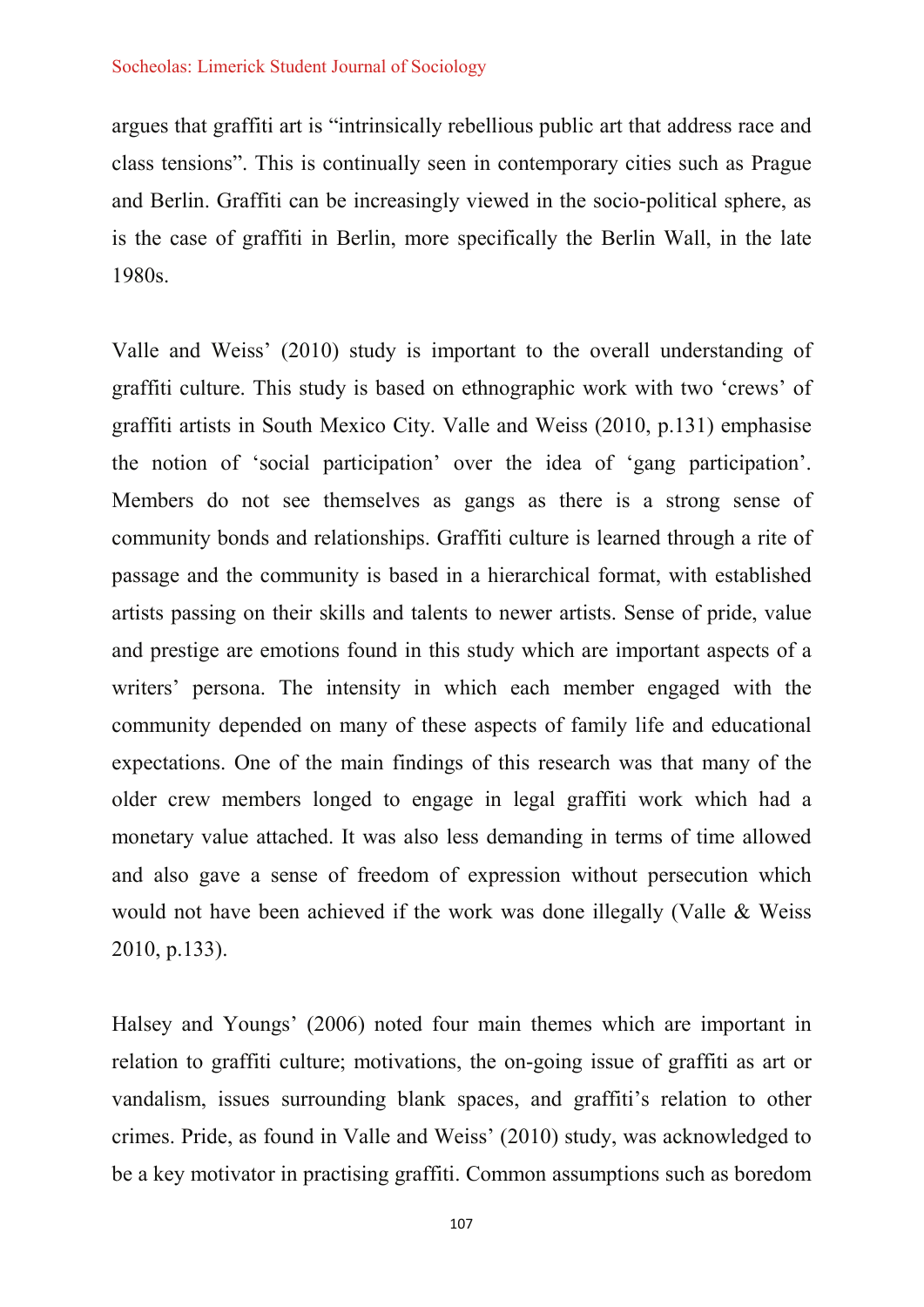and lack of respect for urban space as motivations are dispelled. Sense of community is also indicated as a motivator for those in this particular subculture. Through interviewing numerous graffiti writers, Halsey and Young (2006) ascertain that the intention of writers is not to cause damage to urban space but to express their opinions in a non-violent manner and mark spaces so that others may see their work in a public thoroughfare; graffiti after all is not usually caged within institutions such as art galleries (Halsey  $&$  Young 2006,  $p.284$ ).

MacDonald's (2001) study "The Graffiti Subculture", explores masculinity, youth and identity in the graffiti movement and found that the subculture has its own criteria for individuals to strive towards, in the process offering highly regarded rewards such as prestige, status and respectability (MacDonald 2001, p.68). Women in this subculture are often met with resistance and unfortunately little theory has been developed in this area as to why women are not readily engaged or recognised. Acceptance is only realised if the boys do not feel threatened by her place in the community (MacDonald 2001, pp.129-131). Graffiti offers a place for young boys to enter the culture as a nobody and leave as a respected man who is somebody.

#### **Methods**

I adopted a qualitative methodological approach, combining both semi structured interviews and participant observation. As noted by Bryman (2008) "qualitative research is a research strategy that usually emphasises words rather than quantification in the collection and analysis of data". I utilised both snowball and purposive sampling strategies in order to recruit my participants. My participants ranged in age from 18-38 years of age and were from very different class and ethnic backgrounds.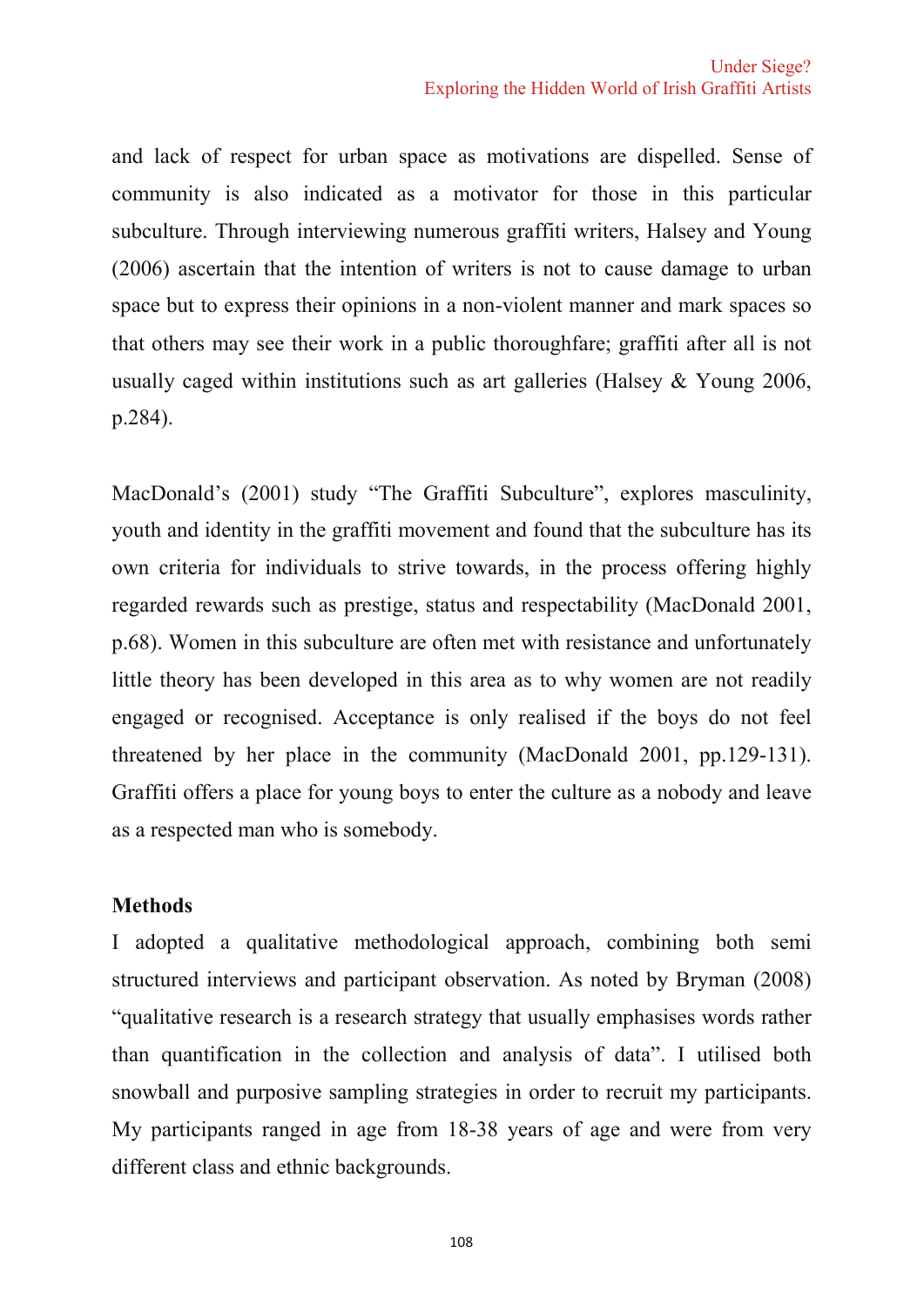Rapport had to be gained and maintained with participants if I wanted to access vital information about their lived experiences. I recorded each interview with a digital voice recorder and transcribed each interview verbatim. One interview was conducted through email. In addition to the interviews I used observation of a legal mural which being undertaken by an artist along with field notes as a method of data collection. "Participant observation refers to the process in which an investigator establishes and sustains a many sided and situationally appropriate relationship with a human association in its natural setting for the purpose of developing a social scientific understanding of that association" (Lofland et al. 2006, p.17). Finally, I employed photography as a form of visual ethnography to capture the different stages of the mural being created. Adopting a reflexive stance with the project overall was vital to ensure that I did not allow my own biases and preconceived notions to become part of my research.

Data analysis was aided by Weft QDA, which allowed me to input my data and keep accurate notes and groupings of similar themes whilst analysing each transcript. Thematic analysis, a means by which hidden meaning and experiences can be analysed from a large amount of data (Bryman 2008, p.554), was then undertaken.

The project was conducted with ethical considerations to the fore. Before each interview began each participant signed a consent form, having previously been given an information sheet, detailing what my research entailed and the aims and objectives of their participation. Participants were notified that all names would be changed and pseudonyms would be used for the purpose of anonymity. Permission was also sought to use photographs which did not show the artist's face.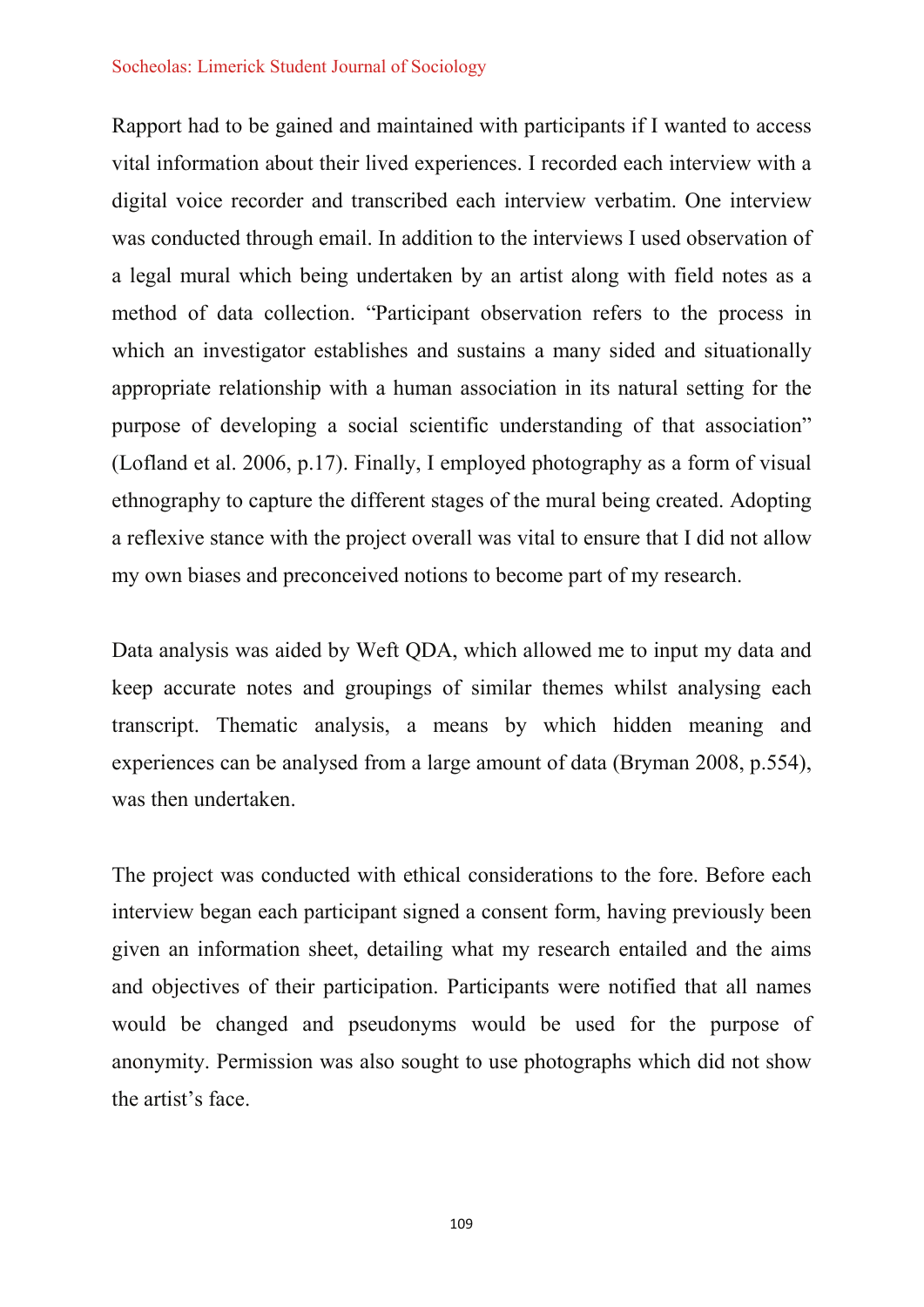# **Key Research Findings**

# **Motivations**

What motivates a person to engage in graffiti? All participants noted that their interest began when they were as young as 12 and many began to 'paint' at 14 years of age, with one participant returning to graffiti at the age of 36 years old. The artist involved in the participant observation commented that his forte was large scale murals which not only satisfied his need for self-expression but also were a source of income for him

Luke, a 38 year old artist, discovered that even though he may have been a 'bomber' as a young adult, it wasn't until he turned 36 years old and discovered a DVD by acclaimed graffiti artist Banksy, that his urge to paint became something which lead him to a career as a graffiti artist.

> "Exit through the gift shop...it's the reason I started...it moved me, inspired me"

Alan, the youngest artist whom I interviewed, noted that graffiti was a key deterrent from anti-social behaviour. He wanted to keep away from drugs and crime, and graffiti offered him sanctuary from the path, which many men of his age were going down.

> "...It keeps me off the streets doing crimes and doing drugs....my parents would be happier with me piecing rather than drugs like a lot of my friends"

James, a 29 year old muralist, noted his growing need to have his work seen by the public and the street art community. He also stated that previous large scale pieces motivated him to become more actively involved.

These motivations, whether they are born out of boredom with the local art culture or the ever growing need to have others see their work publicly, enticed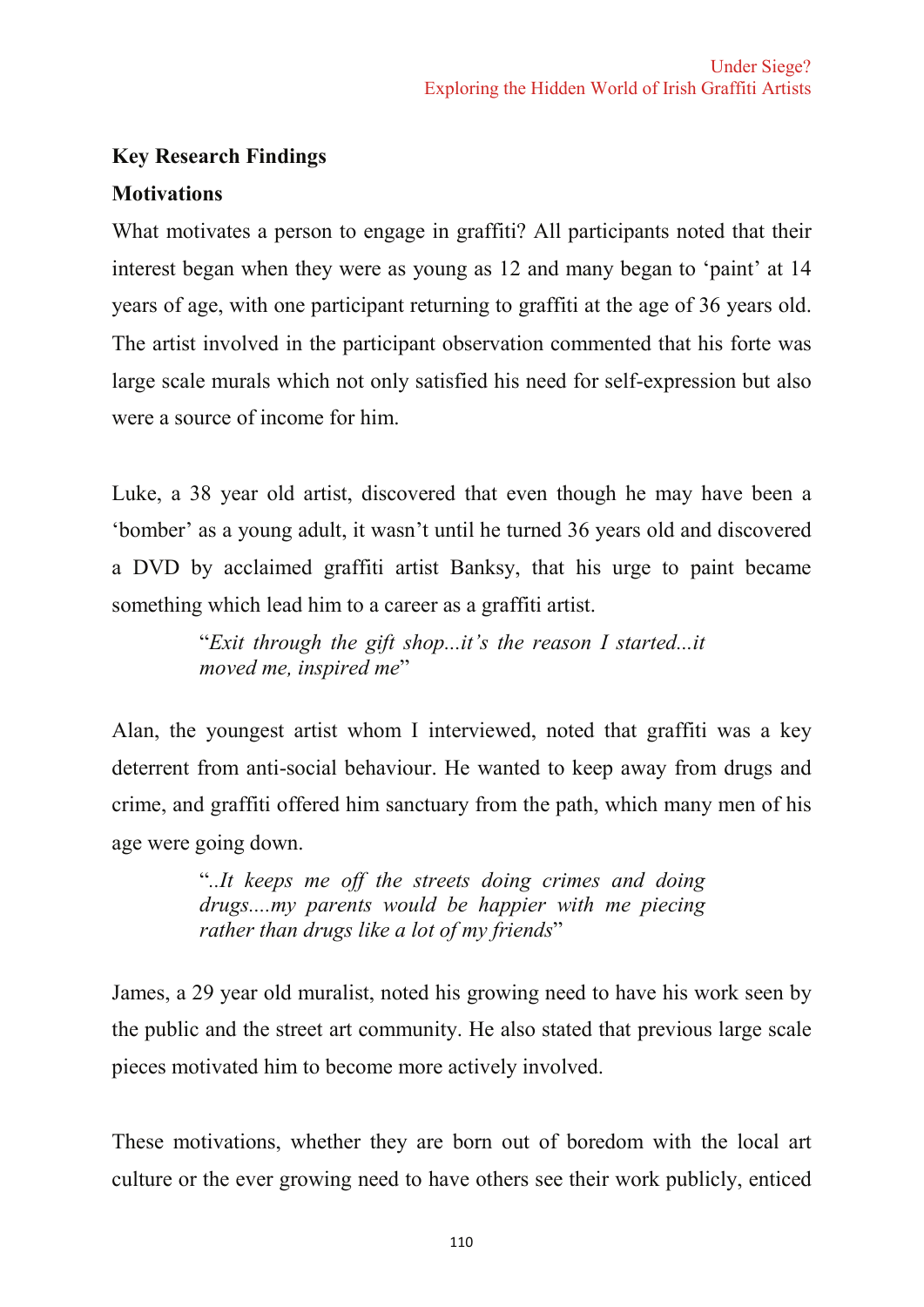my respondents to become involved in what many see as a problematic, illegal subculture. Alan's response in particular is quite profound. It is extremely interesting that an artist so young decided to steer clear of any anti-social behaviour and find solace in graffiti as a means to keep him on the straight and narrow, with the blessing of his parents.

Previous studies (Halsey & Young 2006, p.284) reflect some of my results; in particular, the ever growing need to express oneself through art. These motivations are illustrated, principally by James and Sam who felt the need to have their work seen by wider society and to improve the level of work being done.

The sub-theme of fame / status identifies the impact of graffiti culture on the artist at a very personal level. Both of these signifiers were extremely important to all artists interviewed, and are key reasons why many of these artists still continue to work as they do. If fame and status are vital, to be recognised within your own subculture or community is the end goal overall. Those artists who mainly work on murals, especially those who are paid for such work are indebted to their status for getting them where they are and the work they have done already. For such artists, fame and status meant the difference of being picked (or not) to undertake a project by a business or company. Sally notes that status and fame are the key reasons why she is gaining paid work from commercial businesses

> "Without the status I have I wouldn't have been given work and without this little bit of fame I'm not gonna get anymore work"

Previous studies (Halsey & Young 2006 and Valle & Weiss 2010) have also noted fame as a key signifier in their research. However, as noted by Sam, such fame and status can also be a curse, as being too well known can be somewhat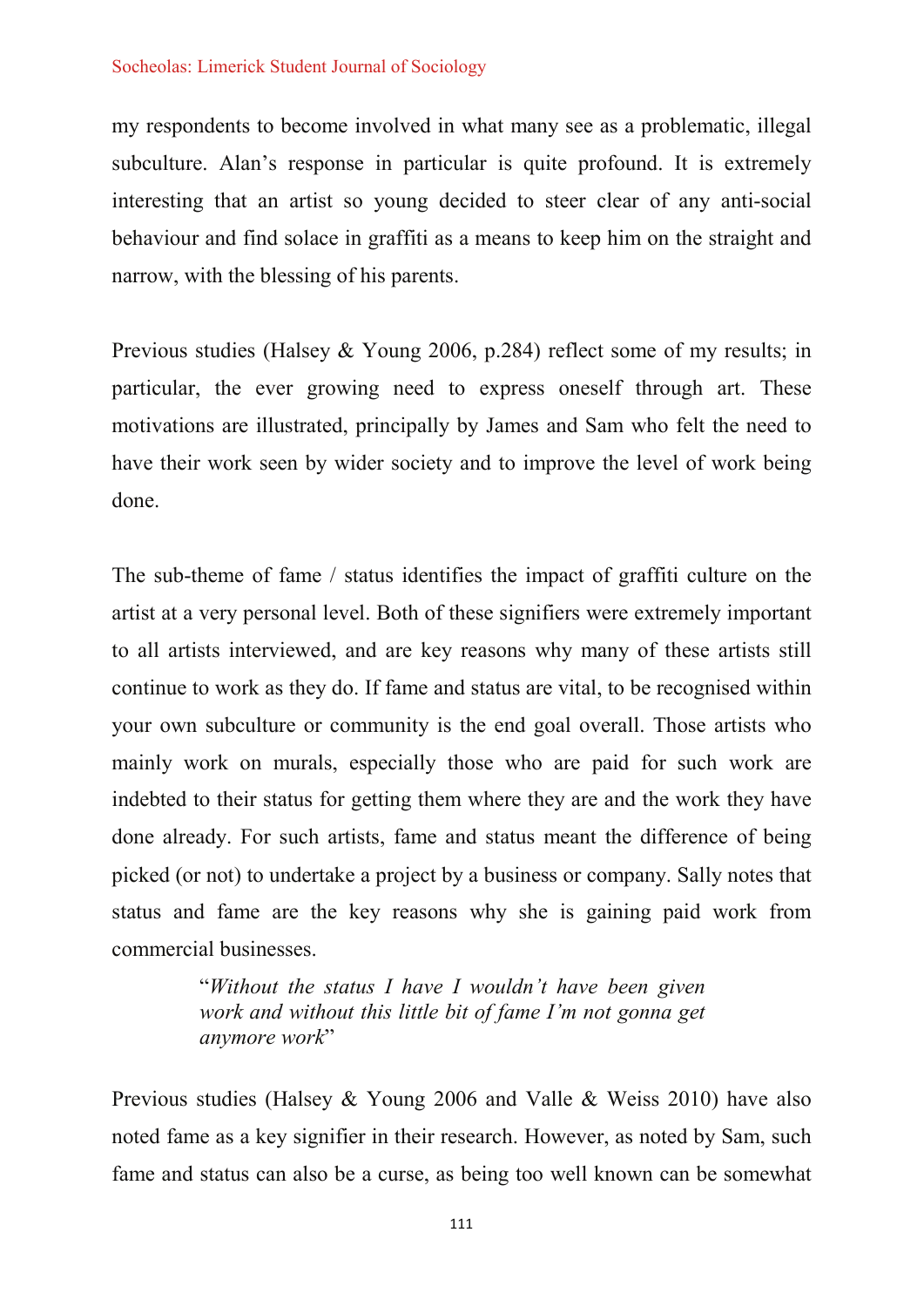problematic. He discussed the difficulties of being too well known, which can see the police taking an interest in you for the destruction of property if you are doing some illegal work at a private site.

### **Community Importance & Involvement**

Community plays a pivotal role in all our lives and offers us a sense of belonging to society. Community importance and involvement was quite a dominant theme, which is quite controversial in many ways. There are many different views and perspectives evident in my data on how community plays a role in the lives of graffiti artists.

The notion of 'crews' or 'gangs' as noted by Valle and Weiss (2010, p.129), is unravelled. Out of my sample just three respondents said that they were not members of any crew or gang and, most importantly, were not influenced by any friends to become involved with graffiti. Sally for example, noted that she was a member of a crew of taggers at a young age and now as an adult, was a member of a graffiti society in university where she felt the sense of camaraderie and community. Alan noted that his crew. named 'Artists2DACore", felt almost like a family.

> "It's more like a family...they want to get their art  $shown$ ...

Seamus, who also belonged to an unnamed crew, noted that he felt part of a community, especially undertaking large scale pieces of work together. Personal safety also played a role in his crew involvement.

The issue of new community practices is also an extremely important subtheme. As Sam (who lived in a small town) noted, if there are no longer local tight-knit communities, then there is an ever growing need to connect with others who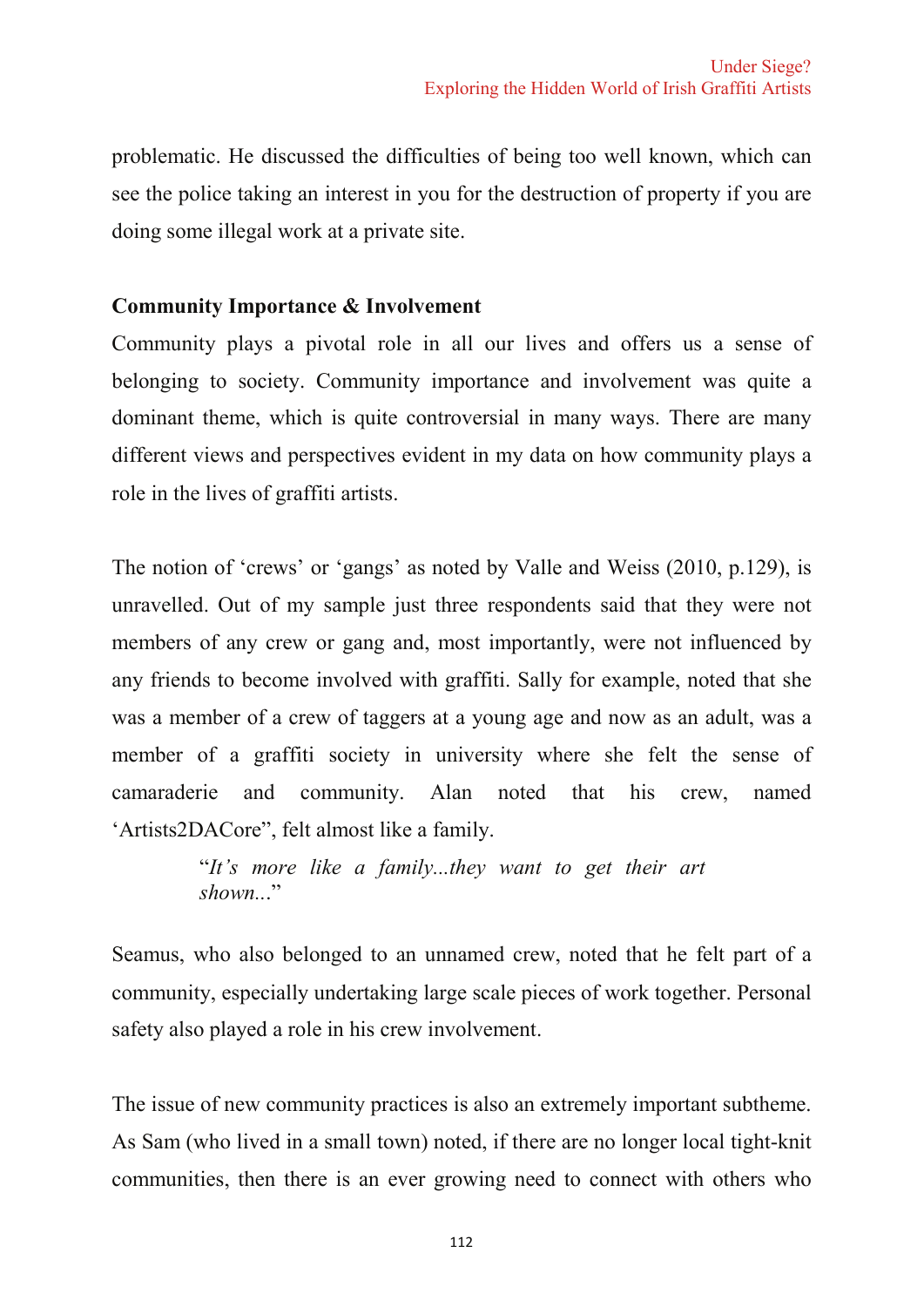have similar interests. Artists recalled using both online Irish forums and their own social media sites in order to communicate with other artists and to show the world their work. Sally comments:

> "There's a few websites that showcase artists like Irish Street Art that I'd have my work on...I tend to use Facebook to chat with other people I know and they can check out my photos..."

Use of social media is an issue which also arose in my participant observation. The artist had set up his own website and used social media to strive to get his work seen by his friends in the local graffiti community but also by artists around the world. He felt that in order to communicate his artistic message to the masses, the emergence of websites such as Twitter and Instagram were pivotal.

However, there was an overall sense of disappointment at the lack of online communications and forums for Irish artists, with many resorting to using social media as a way of representing themselves and showing off their work. Seamus commented

> "I've used alot of English forums before to get ideas and to look at what's going on out there. There's nothing really like that for Irish artists....I tend to use Twitter and Facebook to contact other artists "

# The illegality of graffiti

The debate surrounding illegal and legal work was a theme which I identified undertaking this project. Graffiti in essence is illegal; you are often trespassing on private property and spray painting illegally unless it is a designated zone or paid for work. This sense of illegality is often connected with feelings of adrenaline as noted in previous studies (Lachman 1988, Halsey & Young 2006).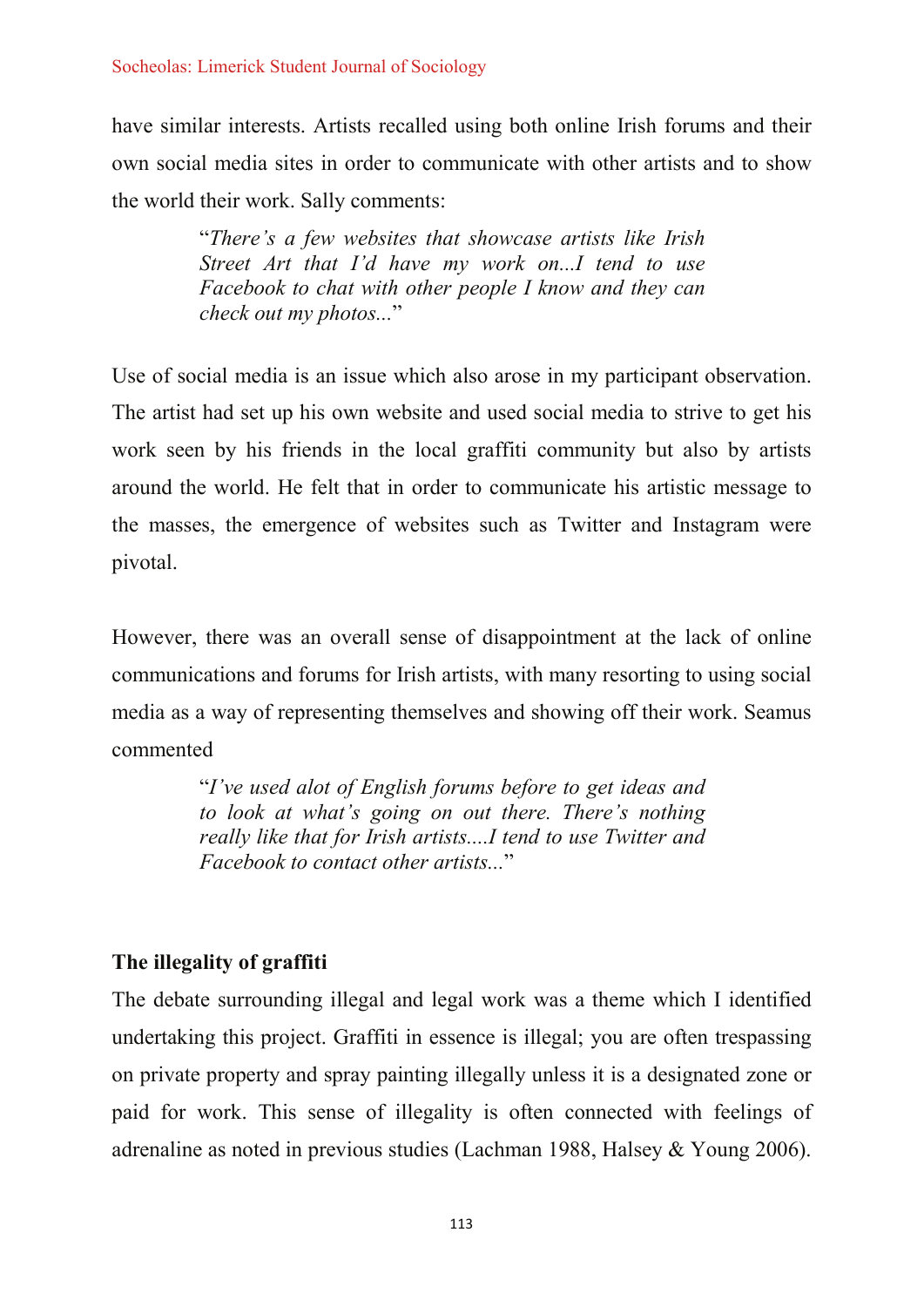Feelings associated with this illegal work are often depicted as a rush of adrenaline, feelings that you would image in relation to an extreme sport. Seamus notes:

> "Of course it's illegal. That's one of the main reasons why I think artists including myself get into it. It's all about the rush, the adrenaline vou get when you're tagging."

One of the strongest feelings, more so than the illegal nature of graffiti, was the ever growing movement away from illegal work to legal work. All but one artist interviewed had undertaken a project which had been financed, either by a friend, business or organisation. This legal work has offered both a source of income and a freedom which is only associated with work which is financed. If an artist has decided to undertake a project which is deemed 'legal', then he/she has no constraints which are often found with 'legal' work. There is no sense of fear or hastiness associated

Legal mural work was the preferred method of work undertaken by the artist in my observation. His forte was large scale legal pieces which he undertook on the behalf of clubs and bars and different organisations. He commented that he was commissioned to paint for different organisations to enhance the business and also to attract business to clubs and pubs.

# **Negativity**

All participants felt there was a degree of negativity towards them from the State and society as a whole, which was based purely on their association with graffiti culture. This resounding sense of negativity seems almost coherent with the essence of what graffiti culture often fights against - prejudice and ignorance by those who see graffiti as vandalism and a nuisance. Media representations of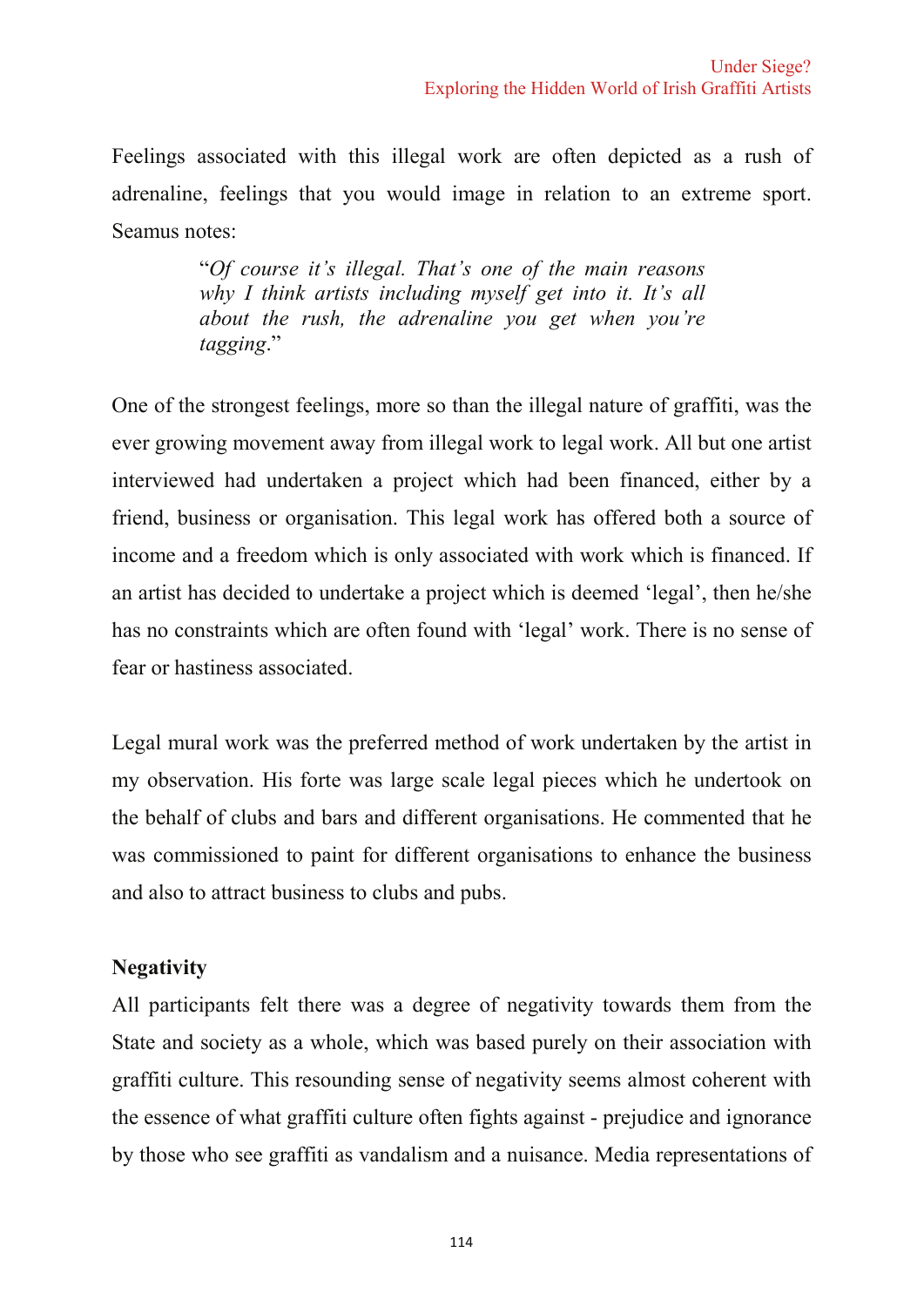graffiti culture for example are often negative, in spite of a proliferation of often decadent murals. This sense of injustice was internalised by all participants. Sam notes:

> "If there's ten nice pieces in a skate park for example and one person has gone and scribbled on someone's door that's the thing that will be in the paper..."

Many of the participants commented that it was mainly 'tagging' which has led to this negative portrayal but that they hoped that with the emergence of a more skilful base of artists this will change. Luke, Sally and James noted that it is the process of mainstreaming graffiti and graffiti culture, which has been helped by the works of Banksy and Irish artists such as Conor Harrington, which is leading to the shift in perceptions. Sally comments:

> "...with the likes of Banksy becoming famous... showing that there is more to street art than tagging and how it can really be an art form"

One of the most significant negative practices noted is the treatment of women within this culture. Previous ethnographic studies (Lachman 1988) looked at how this subculture is overwhelmingly male orientated. When conducting my own research I discovered just one female artist to interview. She commented that being a woman within a male orientated section of society can often be difficult.

> "I've experienced a lot of hostility and slagging from male graffiti artists over the years. There isn't a lot of women in this profession...I know I've definitely faced hurdles just 'cause of who I am..."

One of the reasons why she felt she is meeting this hostility from male artists is because she feels women's participation in this area is having a negative impact on the male ego.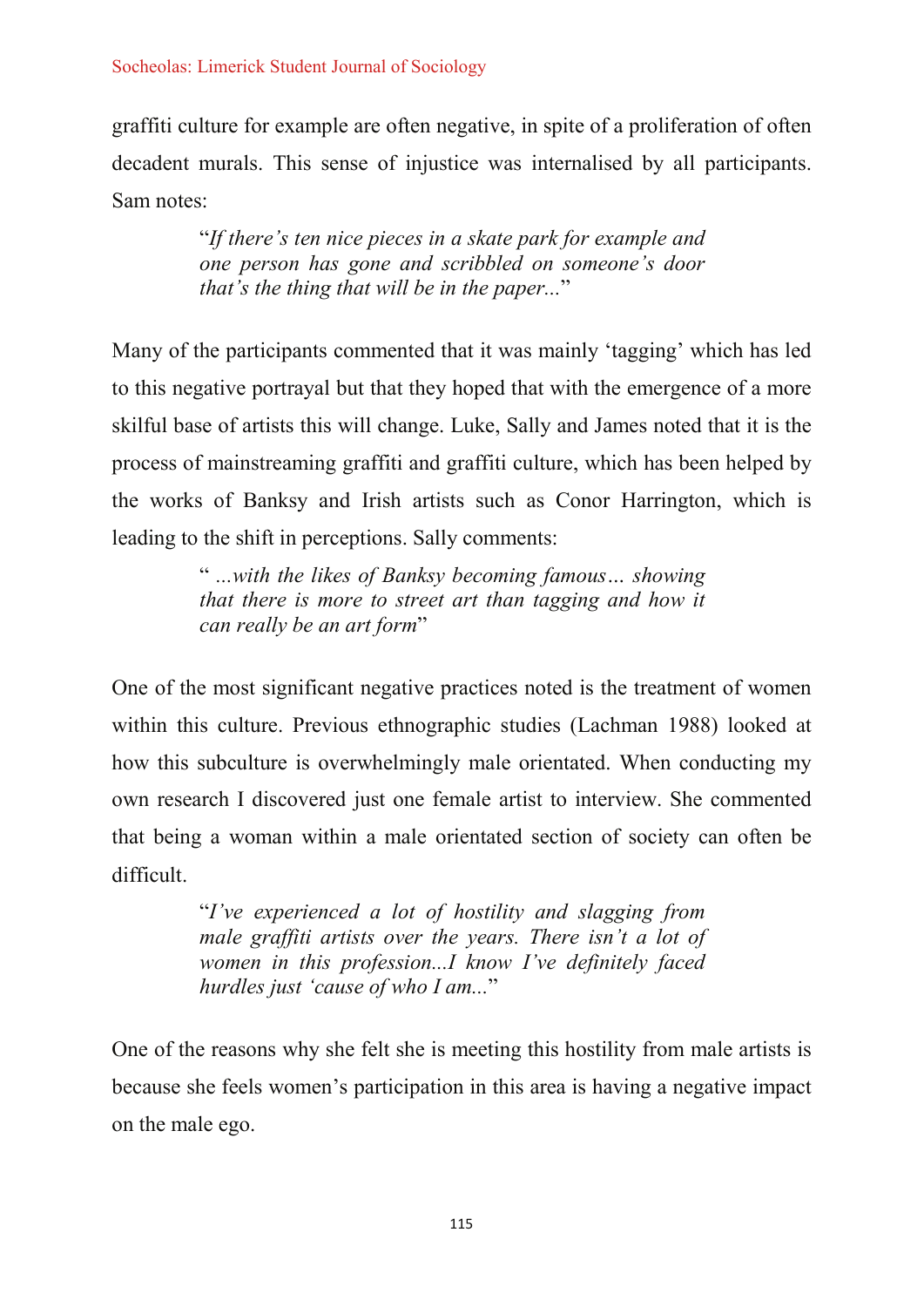"Men don't like to admit that women can do exactly what they can do and better even."

This notion of being accepted in a male orientated sector can be seen across many different areas of life. It is something which has been so for years and when women attempted to make their mark they are often met with this hostility which Sally discusses.

#### **Discussion**

One of the main themes to emerge from my research was community involvement and participation. Graffiti artists participate in the social world; they are in effect communities which practise together. Many of my participants noted that graffiti culture offered them a sense of belonging and community, something which had been lacking in their lives. I also identified not only the traditional methods of community making (face to face) but also how the use of social media is playing and ever growing role in these artists' lives.

Fame and status were also found to be of significance. Artists who acquired status did so on a personal level but it is significant that recognition from their peers was deemed to be the highest regard. It is also significant that artists who undertook paid, legal work, still felt the need for fame and status in many of the same ways that those who were engaged in illegal graffiti work. Those who have been successful commercially have an advantage in the market and have further opportunities to work with businesses and organisations that are willing to pay for legal graffiti work. This finding is in line with Valle & Weiss's  $(2010)$ . Halsey & Young  $(2006)$  discuss this notion of pride as a key motivator for those who engage with graffiti culture. Being a graffiti artist allows you to express yourself with a limited amount of freedom whilst allowing those involved to enjoy fame (and notoriety) from their creative output.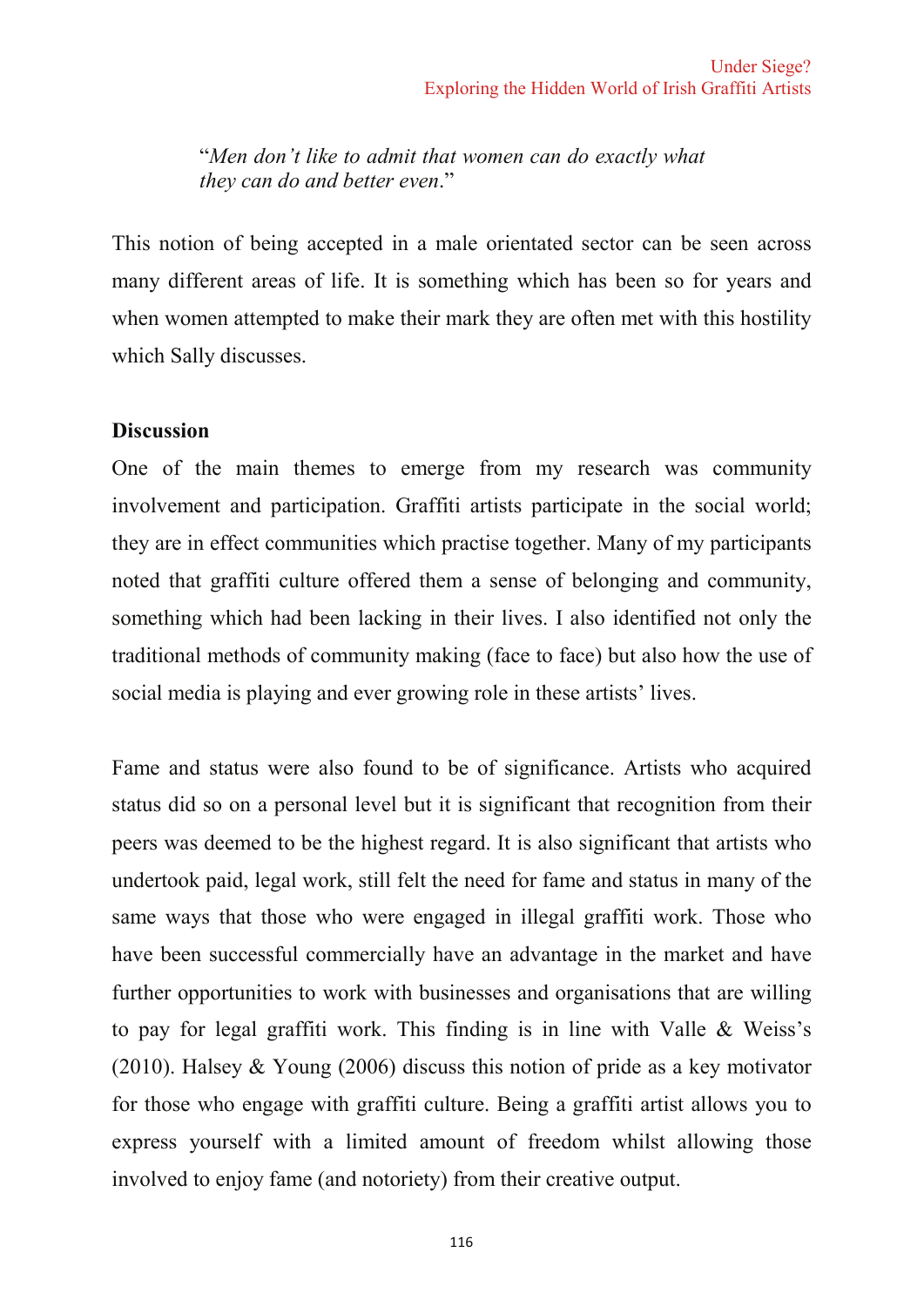Research conducted by Kramer (2010) played an integral part in my understanding of what is legal and illegal in the world of graffiti art. My research study is one of few examples of research of legal graffiti work and its effects on the artists involved. The issue of legal and illegal work is one which has been quite controversial. Not only have there been numerous arrests and clamp-downs occurring across the world on illegal painters, as previously noted, there is now a monetary value attached to legal work, which may be seen as an attraction to graffiti artists. Legal artists are also offered the opportunity to hone their skills in a non-confrontational way and without time constraints.

In keeping with the findings of previous studies (MacDonald 2001; Lachman 1988; Halsey and Young 2006) my research identifies that young men (in particular) experience and adrenaline rush from participating in illegal graffiti work. This is significant when taken in the context of many artists expressing a belief that it is only illegal street work that is the work of true graffiti artists.

These findings are vital in both understanding where graffiti culture has emerged from and also the future direction that it may take. Many of the main themes which I uncovered through undertaking this study concur with those of previous studies (Valle & Weiss 2010; Halsey and Young 2006; Kramer 2010; MacDonald 2001) whilst also offering a fresh insight into newer areas such as the use of social networking to achieve fame and prestige amongst wider society around the world. The use of these social networking sites such as Facebook and Twitter have allowed the local street artist to have his work seen by not only those who pass his work on the street, but by those who see it online. The internet has given us a multitude of possibilities and I would argue that in Ireland at present we are at a precipice in regards to street art. We have only begun to see its true value and more work is needed to enable those in positions of power to see its true potential.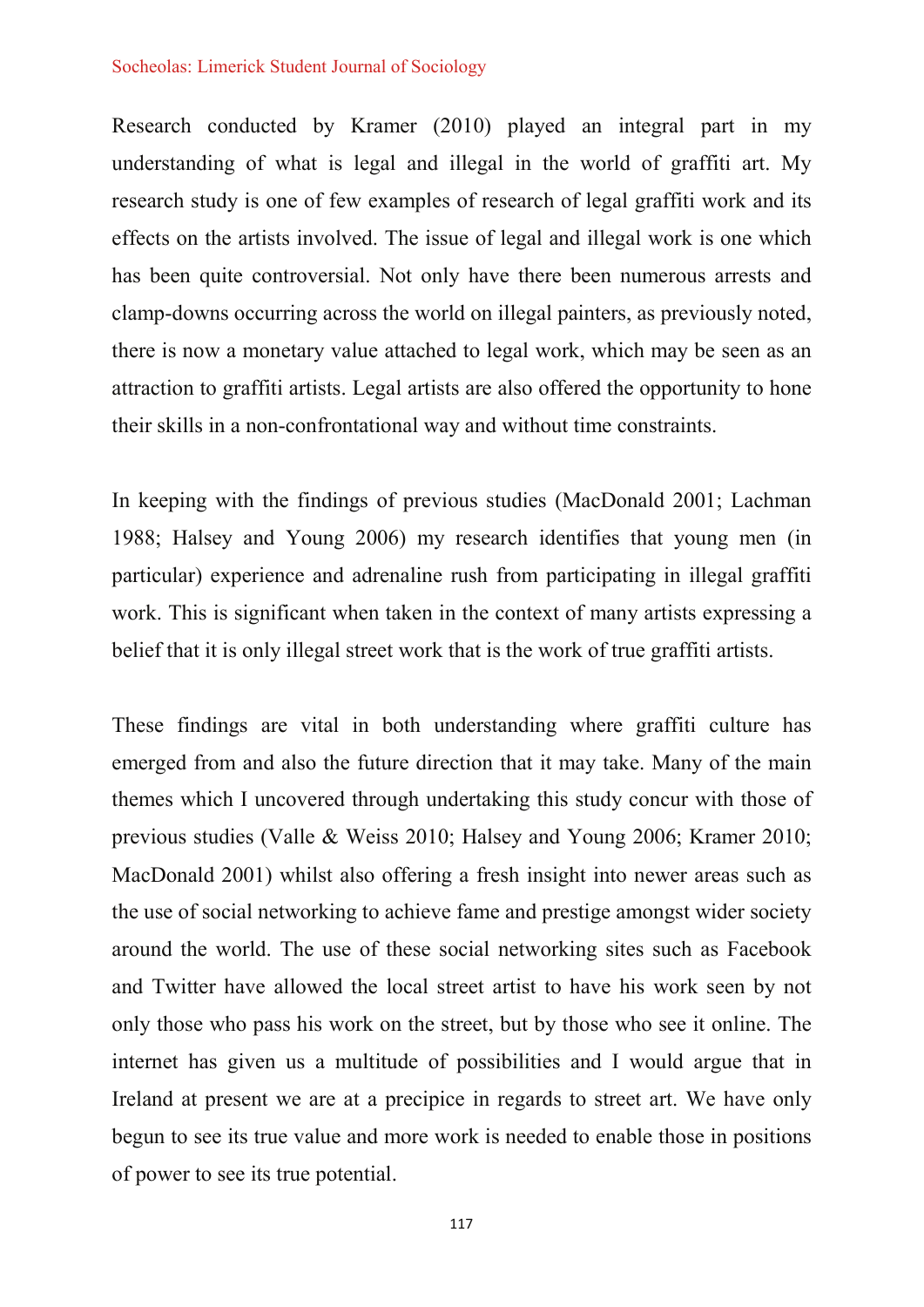In that context, one of the main issues at the moment is the need for legal spaces for graffiti art. Limerick is set to be the European City of Culture in 2014 and one of the local government's main aims is to ensure a legal space for artists. Unfortunately at the moment, Limerick, like many other cities in Ireland, is deemed to be experiencing an 'epidemic' of illegal tagging. Nick Rabbits, a journalist at the Limerick Leader, notes that a 'blight' of recent defacements which have been produced by just two young men. However my research can throw light on their reasons for engaging in said crimes. One of my participants for example comments on his engagement in such activity.

> 'I feel bad after it. When you are out doing it, you don't want to stop. You can never stop, it is an addiction. Like a drug to me. Like a rush through your body.'

Whilst there is a perception that such acts are little more than 'selfish vandalism', there seems to be no plans to deter other graffiti artists from doing similar work. My research clearly demonstrates that the threat of criminal prosecution is merely a motivation for such artists to continue to do what they  $d\rho$ .

# **Conclusions**

In conclusion, this research aimed to uncover lived experiences and untold stories of the lives of Irish graffiti artists. There have been very few examples of previous literature on graffiti and graffiti culture with none undertaken in an Irish context. Irish street art is still in its infancy and this research offers a different perspective on the movement from illegal to legal graffiti work, emphasising in the process changing community practices. The research should be viewed as a starting point for other researchers. In particular, there are issues surrounding women's experiences in a mainly male dominated community to explore, which could be facilitated with further research.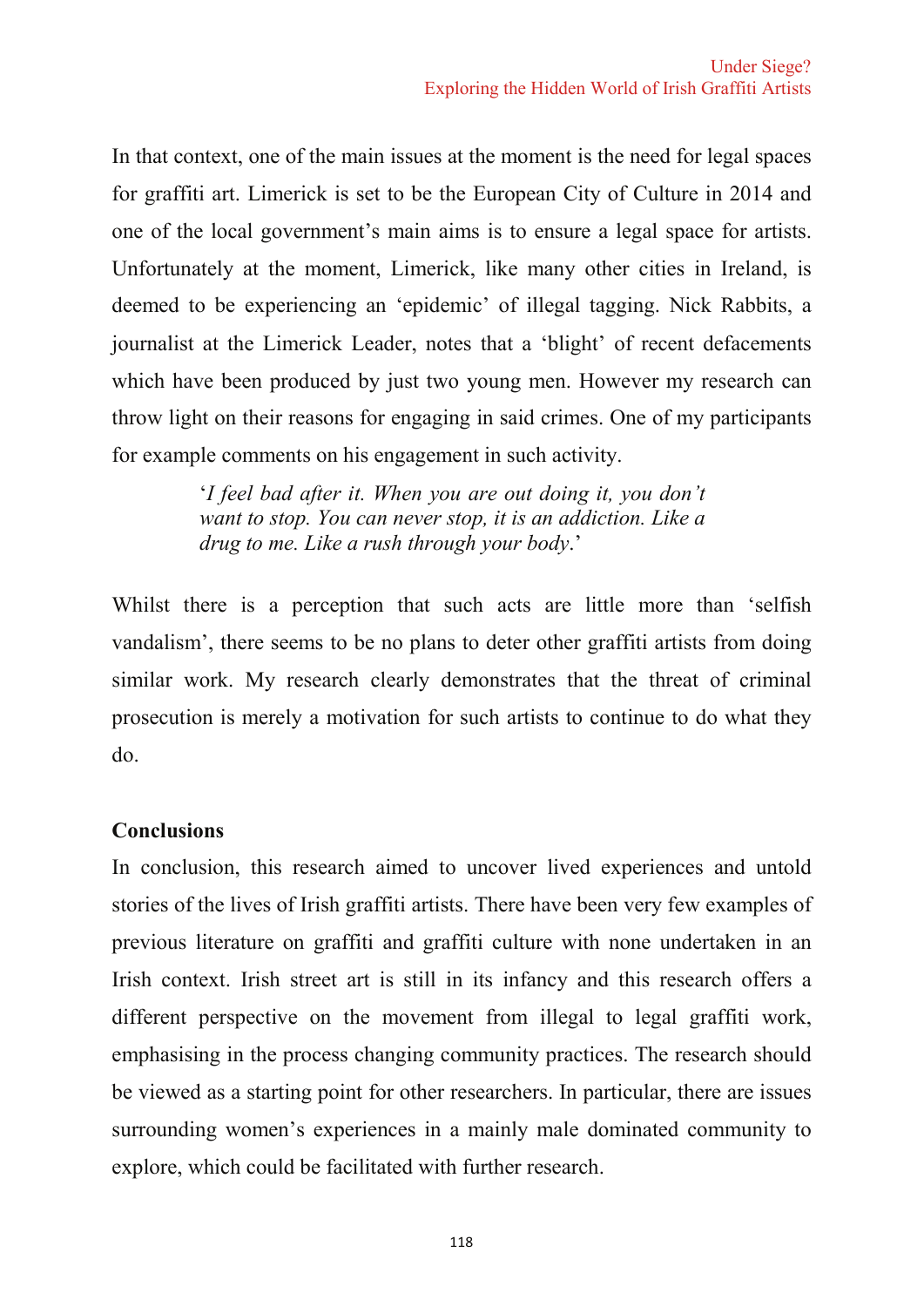# **References**

Bryman, A. (2008) Social Research Methods, 3rd Ed., Oxford: Oxford University Press.

Carrington, V. (2009) 'I write, therefore I am: Texts in the City', Visual Communications, 8, 409-425.

Chmielewska, E. (2007) 'Framing [Con] text: Graffiti and Place', Space and Culture, 10, 145-169.

Clifford, J. and Marcus, G. (1986) Writing Culture: The Poetics and Politics of Ethnography, 1st Ed., Berkley: University of California Press.

D'Amico, D. and Block, W. (2007) 'A Legal and Economic Analysis of Graffiti', Humanomics, 23(1), 29-38.

Dickens, L. (2008) 'Placing post-graffiti: The journey of the Peckham Rock', Cultural Geographies, 15(4), 471-496.

Dickinson, M. (2008) 'The Making of Space, Race and Place: New York City's War on Graffiti, 1970-Present', Critique of Anthropology, 28, 27-45.

Ferrell, J. (1995) 'Urban Graffiti: Crime, Control and Resistance', Youth & Resistance, 27, 73-92.

Hall, I., Grindstaff, L. and Lo, M. (2010) The Handbook of Cultural Sociology, 1st Ed., New York: Routledge.

Halsey, M. and Young, A. (2006) 'Our Designs are Ungovernable: Writing Graffiti in Urban Space', Theoretical Criminology, 10(3), 275-306.

Hodkinson, P. (2002) Goth, Identity, Style and Culture, 1st Ed., Oxford: Berg.

Hodkinson, P. and Dirke, W. (2007) Youth Cultures: Scenes, Subcultures and Tribes, New York: Routledge.

Holmes, R. (2010) 'Risky Pleasures: Using the work of Graffiti Writers to theorise the act of Ethnography', Qualitative Inquiry, 16, 871-882.

Kan, K. (2001) 'Adolescents and Graffiti'. Art Education, 54(1), 18-23.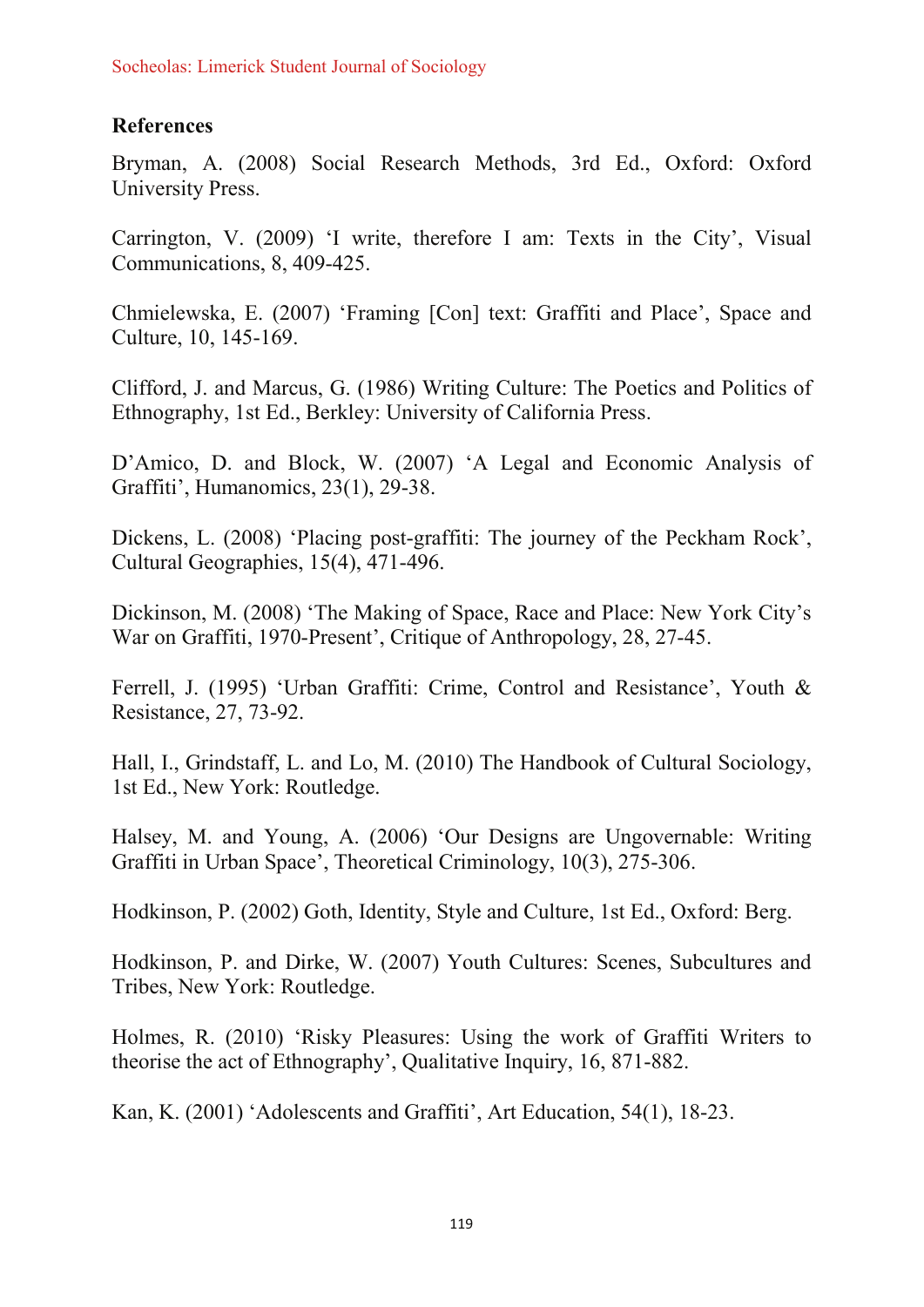Kramer, R. (2010) 'Painting with Permission: Legal Graffiti in New York City', Ethnography, 11(2), 235-253.

Kvale, S. and Brinkmann, S. (2009) Interviews: Learning the craft of Qualitative Research Interviewing, 2nd Ed., London: Sage.

Lachman, R. (1988) 'Graffiti as Career and Ideology', The American Journal of Sociology, 94(2), 229-250.

Ley, D. and Cybriwsky, R. (1974) 'Urban Graffiti as Territorial Markers', Annals of the Association of American Geographers, 64(4), 491-505.

Lofland, J., Snow, D., Anderson, L. and Lofland, L. (2006) Analyzing Social Setting: A guide to Qualitative Observation and Analysis, 4th Ed., Ontario: Wadsworth/Thomson.

Longo, J. (2011) 'A Full History of Graffiti 1965-2002'. Available: http://classweb.gmu.edu/ajryan/nclc275 su04/graf history.pdf [Accessed:  $25/02/2012$ ]

MacDonald, N. (2001) The Graffiti Subculture: Youth, Masculinity and Identity in London and New York, 1st Ed., London: Palgrave.

Moreau, T. and Alderman, D. (2011) 'Graffiti Hurts and the Eradication of Alternative Landscape Expression', The Geographical Review, 101(1), 106-124.

O' Keefe, M. (2002) 'Graffiti woz 'ere: Irish Graffiti Artists, or Vandals, depending on your perspective', Available: www.irishtimes.com [Accessed]  $23/02/2012$ ]

Ozman, S. (2010) 'Graffiti as an art(e)fact: A Contemporary Archaeology'. Available: www.uj.ac.za/sociology [Accessed: 20/04/2012]

Pink, S. (2007) Doing Visual Ethnography, 2nd Ed., London: Sage.

Powers, L. (1996) 'Whatever happened to the Graffiti Art movement?', Journal of Popular Culture, 29(4), 137-142.

Rabbits, N. (2012) 'Limerick graffiti blight: suspects arrested', Available: http://www.limerickleader.ie/news/local/limerick-graffiti-blight-suspectsarrested-1-4172122 [Accessed 18/08/2012]